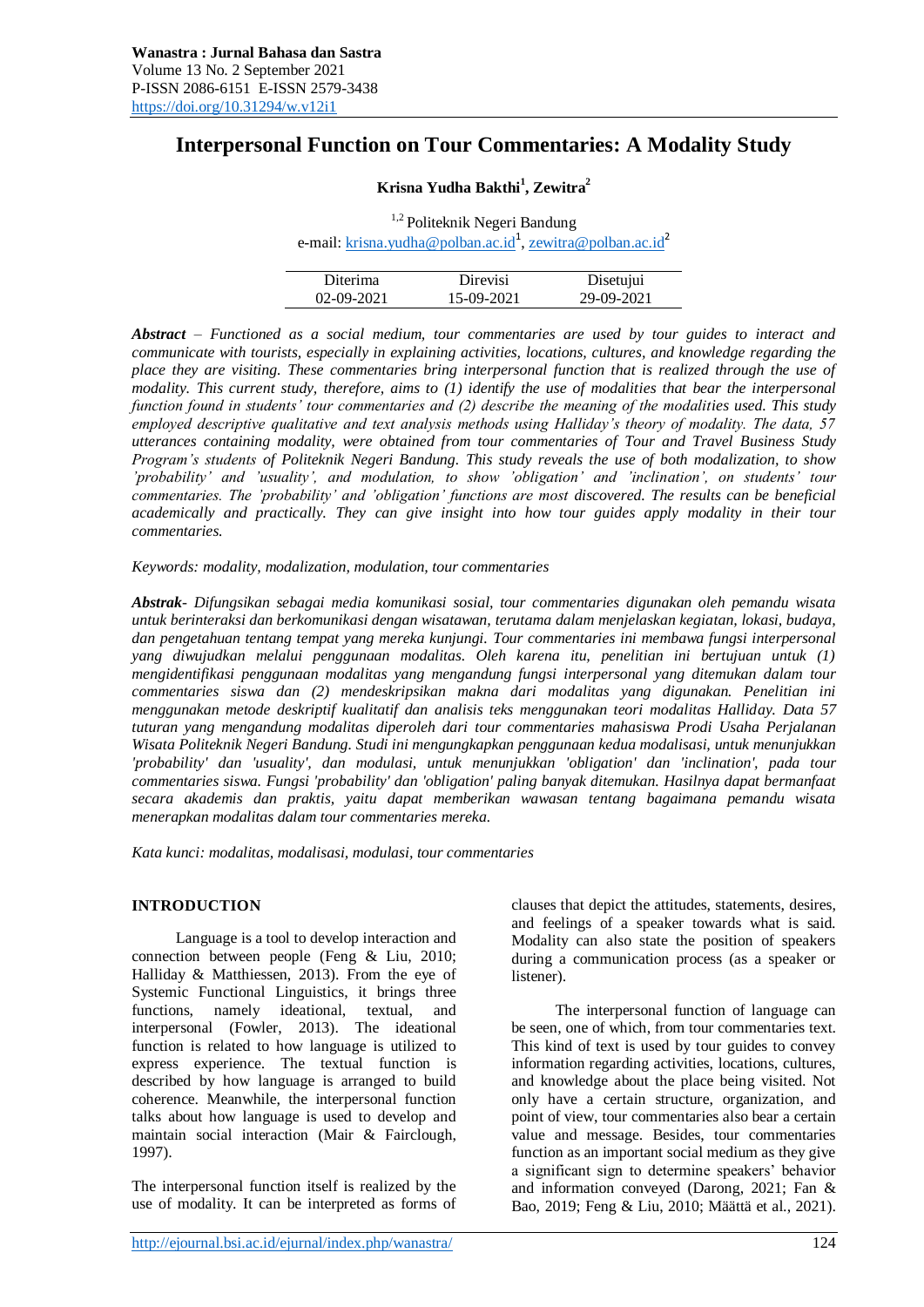Thus, proper use of modality is required in this kind of text in order to create effective tour commentaries that can assure the well-acceptance of information.

Students of Politeknik Negeri Bandung (Polban)'s Tour and Travel Business Study Program are prepared to work in the tourism sector; therefore, they should be able to master all the knowledge and skills including in delivering tour commentaries. The students are required to be able to develop professional communication, specifically in giving direction and explaining or giving information, which are completed by proper attitude and judgment to create a favorable relationship with tourists.

Driving by the above fact, this study aims to (1) identify the modalities to convey the interpersonal function used in students' tour commentaries and (2) describe the meaning of modalities used. The study is expected to give both theoretical and practical implications. From the theoretical point of view, the result can contribute to the enrichment of Systemic Functional Linguistics and modality theories. Meanwhile, practically, this study can give insight on how a proper tour commentary is made. Thus, it can be used by both tourism academicians and tour guides.

## **1. Modality**

Modality can be defined as the use of certain system of clauses that bring interpersonal function, for it shows a speaker's judgment on the probability of what is said (Gerot & Wignell, 1995). It is a complex area of a language structure that focuses on how a message is conveyed in the different ways (Eggins, 2004). Further, Halliday claims that modality is a speaker's assessment on what he is saying. Therefore, the meaning of an utterance lies between yes or no – between positive and negative (Halliday & Matthiessen, 2013).

Modality can be classified in two categories, Halliday says, namely 'Modalization' (Proposition) and 'Modulation' (Proposal). These types and subtypes are presented in the following figure.



Source: M.A.K. Halliday and C.M.I.M. Matthiessen (2013) Fig 1. Types and Subtypes of Modality

a. Modalization

Modalization signifies positive

(asserting/affirming) and negative (denying) meanings. In the use within an utterance, modalization can bring two functions, namely 'probability' (*possibly, probably, certainly*) and 'usuality' (*sometimes, usually, always*) (Eggins, 2004). 'Probability' occurs when a speaker expresses his judgment of the possibility of something to happen. It bears the meaning of "maybe yes" or "maybe no". 'Usuality', on the other hand, occurs when a speaker expresses his judgment of the frequency with which something happens. It bears the meaning of "sometimes yes" or "sometimes no".

Modalization can be realized in three ways; by using the finite modal operator, modal adjunct of probability and usuality, and a combination of the two. They are presented in the following tables.

| <b>Modal operators:</b> |          |                                                               |                                                         |                                                                                         |
|-------------------------|----------|---------------------------------------------------------------|---------------------------------------------------------|-----------------------------------------------------------------------------------------|
|                         |          | Low                                                           | <b>Medium</b>                                           | <b>High</b>                                                                             |
|                         | Positive | can, may,<br>could,<br>might,<br>dare                         | will,<br>would,<br>should,<br>is/was to                 | must.<br>ought to,<br>need,<br>has/had<br>to                                            |
| Probability             | Negative | needn't.<br>doesn't need<br>to.<br>didn't need<br>to, have to | won't.<br>wouldn't.<br>shouldn't.<br>isn't/wasn't<br>to | mustn't,<br>oughtn't<br>to,<br>can't,<br>couldn't.<br>mayn't,<br>mightn't,<br>hasn't to |
| Usuality                |          | sometimes,<br>occasionally,<br>ever, never                    | usually,<br>often                                       | always                                                                                  |

Table 2. Modal Adjunct of Probability and Usuality

| <b>Type</b>        | <b>Meaning</b> | <b>Example</b>                                           |  |
|--------------------|----------------|----------------------------------------------------------|--|
| <b>Probability</b> | How<br>likely? | probably, possibly,<br>certainly, perhaps,<br>maybe      |  |
| <b>Usuality</b>    | How<br>often?  | usually, sometimes,<br>always, (n)ever, often,<br>seldom |  |

Source: M.A.K. Halliday (2004)

Here are several examples of using modalities to bear 'probability' and 'usuality' function.

- i. *That will be John, he will sit there all day.*  (Probability)
- ii. *It might be a debt collector.* (Probability)
- iii. *That's probably John, he usually sits there all day.* (Usuality)
- iv. *The store always smells good.* (Usuality)

## b. Modulation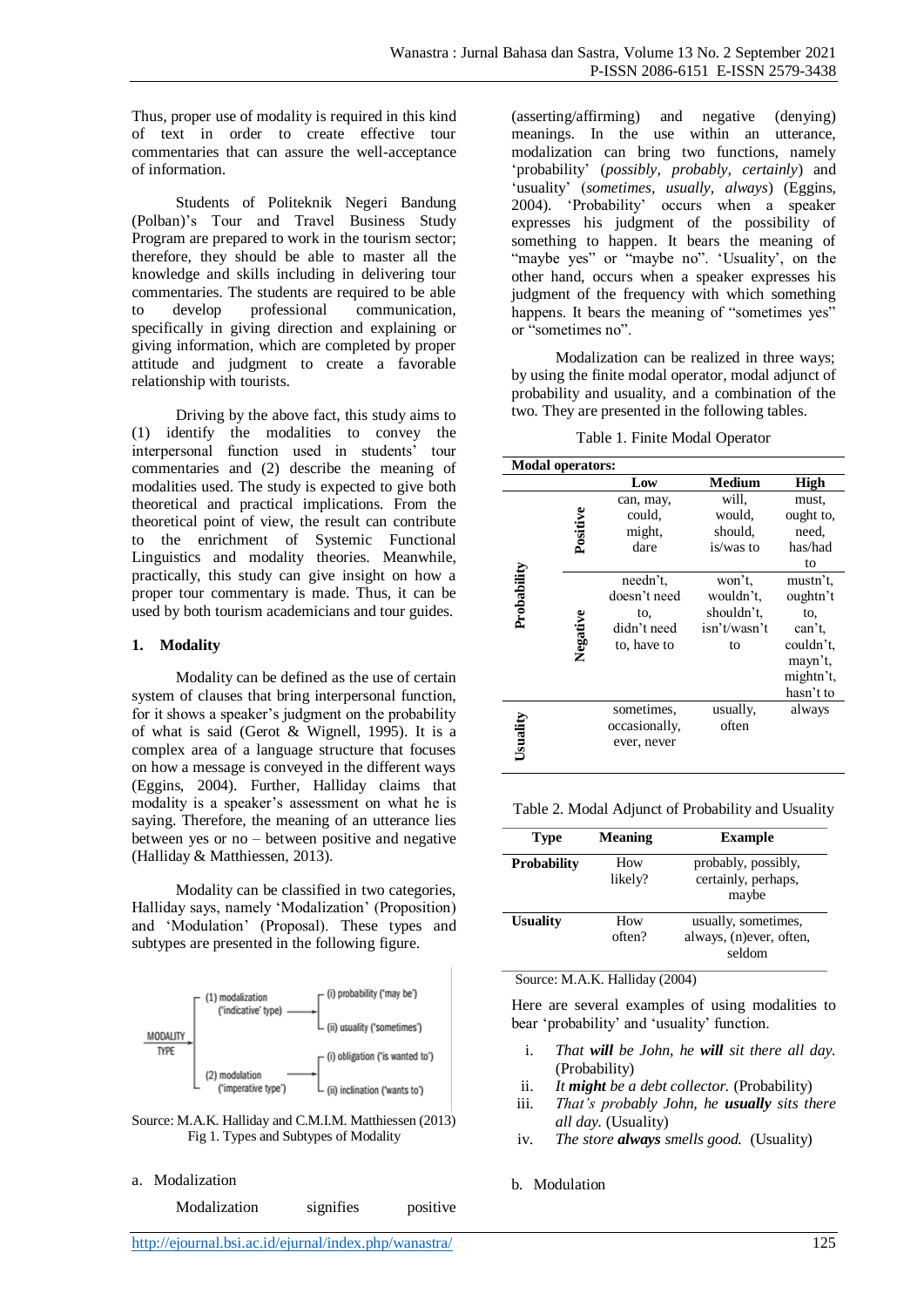Modulation is the way a speaker expresses his judgment or attitude towards something. It brings two functions; to command and to offer. A command indicates an 'obligation' which makes someone do something (Eggins, 2004). It occurs when a speaker gives demand, suggestion, and advice to the listener. Meanwhile, an offer indicates desire or 'inclination' which means the tendency of speaker to do something or to make something happens. The degree of 'obligation' and 'inclination' can be separated into high, medium, and low.

Table 3. The Degree of Modulation Realization

| <b>Realization</b> | Low                       | Medium                           | High                                |
|--------------------|---------------------------|----------------------------------|-------------------------------------|
| <b>Obligation</b>  | may, might,<br>can, could | should.<br>shall, will,<br>would | must, have<br>to, ought to,<br>need |
| Inclination        | willing                   | want to                          | determine<br>to, need to            |

'Obligation' and 'inclination' function can be uttered in two ways, which are using the finite modal operators and predicators through verbal groups (passive verbs and adjectives).

Here are some examples of both functions arranged based on the degree.

- i. *You should know that.* (obligation)
- ii. *He ought to be going.* (obligation)
- iii. *I want to lend you the Bostonians.* (inclination)
- iv. *I'm willing to lend you the Bostonians.* (inclination)

The correlation between modalization and modulation towards the positive and negative polarization is illustrated in the following figure.



Source: M.A.K. Halliday and C.M.I.M. Matthiessen (2013)

Fig 2. Modalization and Modulation towards Polarization

## **2. Tour Commentaries**

Tour commentary is a part of tourism narrative text presented by a tour guide during the tour (Travelbudee.com, 2017). It is used to describe and explain every aspect about a place, location, or country being visited (Olola, 2019). Besides, tour commentary is also beneficial to promote a tourist destination. It gives an insight for tourists to know and learn the history and culture of the place.

Tour commentary is composed based on a certain principle and structure (HjRay, 2019), which are:

- a. Opening (introducing the location)
- b. Content (the main explanation about the location)
- c. Safety and health warning (a brief explanation about what should or should not do in the location)
- d. Closing (ending the explanation when arrive at the location)

Besides having a certain structure, tour commentaries use certain modalities. Those modalities are applied to realize the above purposes and, at the same time, indicate the interpersonal function of the tour commentary texts.

#### **Review of Related Literature**

Research regarding modality from the eye of linguistics has been being favorable by many within decades. The focus and object of observation may vary.

A study on the use of modality in Obama's speech given at The White House Correspondents' Dinner in 2016 shows that The President tends to apply modalities in the medium level. The purpose is that the speech can be easily comprehended by his audiences (Chen & Shuo, 2018). Similarly, Hillary Clinton and Donald Trump also employ the medium level of modal operators in order to make their speeches less aggressive (Ping & Lingling, 2017). In addition, an observation of Joe Biden victory's speech finds that he uses modalities and pronoun "we" to indicate his close relationship with his people (Darong, 2021).

Another study focuses on the use of mood and modality in students' thesis writing. The result shows that all kinds of modality are found in students' thesis writing even though it is uncommon (Ngongo & Naniana Benu, 2020). A study of epistemic modality in English academic texts reveals that modality is used to build social relationship. Besides, it functions to develop author's identity and the bonding between the author and the readers (Gao, 2012).

A systemic analysis of modality types, values, and orientations using SFL framework is conducted to the interpersonal function in English news discourse. The results show that modality is commonly used in micro-blogging news. Reporters are more likely to use the finite modal adjunct such as "will" to express his emotion. The modal "would" is another popular one to use in order to state reporters' expectation, determination, view,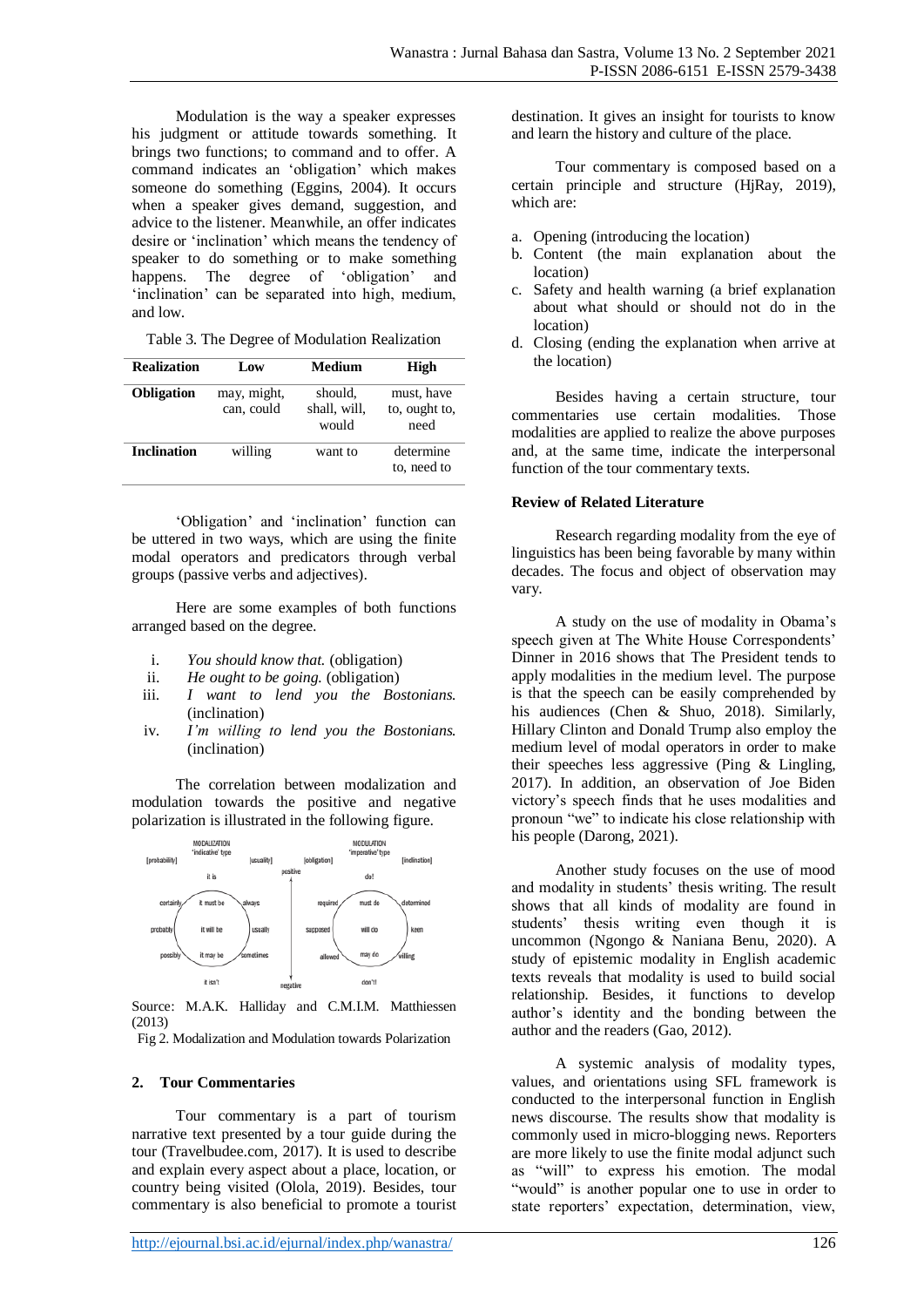and attitude towards a certain event. Both "will" and "would" belong to the medium level (Rui & Jingxia, 2018).

Another study on interpersonal meaning is conducted to the public service advertisements of Environmental Protection. The study compares ads written in two different languages and cultures. The results show that English advertisements tend to use the low-level modalities to bring the interpersonal function while Chinese advertisements choose the high one (Yang & Gao, 2020).

The study on modality found in students' tour commentaries, to the best of the authors' knowledge, has never been conducted previously. Thus, this present study will fill the gap. The analysis on students' tour commentaries is imperative to discover the types and meaning of modalities they use.

## **RESEARCH METHODOLOGY**

This study employed the descriptive qualitative method to analyze the use of modality found in tour commentaries. The data were taken from tour commentaries produced by students of Polban's Tour and Travel Study Program. By using the text analysis approach, the tour commentaries were transcribed and observed. It resulted in 57 utterances containing modality.

Those utterances were classified onto the table of the research instruments. With the Systemic Functional Linguistics (SFL) framework, the modality theory was employed to analyze the data. SFL approach is able to show the relationship between language and its function as a communication tool in real use. Moreover, based on the modality theory, the data were classified into two categories, namely modalization which<br>includes 'probability' and 'usuality', and includes 'probability' and 'usuality'*,* and modulation which includes 'obligation' and 'inclination'*.* 

Finally, those data were analyzed using the theory of interpersonal function. The results showed the meaning and function of using certain modality in tour commentaries texts.

# **RESULT AND DISCUSSION**

The data selection step resulted in 57 utterances containing modality. Those utterances were classified into modalization to show 'probability' and "usuality' and modulation to show 'obligation' and 'inclination'. The following chart presents the distribution of the data in each type of modality.



The chart shows that both modalization and modulation are found in the data observed. Of 57 data, modalization used to show 'probability' is found in 33 cases (58%) while those used to show 'usuality' are only found in 3 cases (5%). On the other hand, modulation used to show 'obligation' is found in 12 cases (21%) while those used to show 'inclination' are found in 9 cases (16%). Each is explained in the following part.

1. Probability

'Probability' occurs in the utterance that contains a speaker's judgment of what is or is not going to happen. Of 57 data observed, 33 of them (58%) contain modalities that bring 'probability' function, such as:

- a. *As you can see the weather looks great. That is why I am delighted to welcome you first to the city of love.*
- b. *I will be your tour guide in our first attraction.*
- c. *Around the area we can see the imperishable beauty of the mansion.*
- d. *You can feel the cold breeze during the night.*

The degree of probability is divided into three; *possibly, probably,* and *certainly.* According to context observation, modalities in the above utterances are used by speakers (tour guides, in this case) to state the probability of *certainty*. Those modalities function to inform something certain. In utterance *a,* modal **can** is used by the tour guide to give vivid information that the weather is nice, and he feels delighted to welcome the tourists. In utterance *b,* the tour guide states that he, for certain, **will** guide the tourists in the first attraction. In utterance *c,* modal **can** is used by the tour guide to assure the tourists that they are going to enjoy a beautiful place. Similarly, in utterance *d,* the tour guide assures the tourists that they are going to enjoy the cool breeze at night.

The utterances presented above use two modal words; **can** and **will.** According to the degree of the finite modal operator, **can** has a low degree while **will** has a medium degree. It implies that the degrees of probability in students' tour commentaries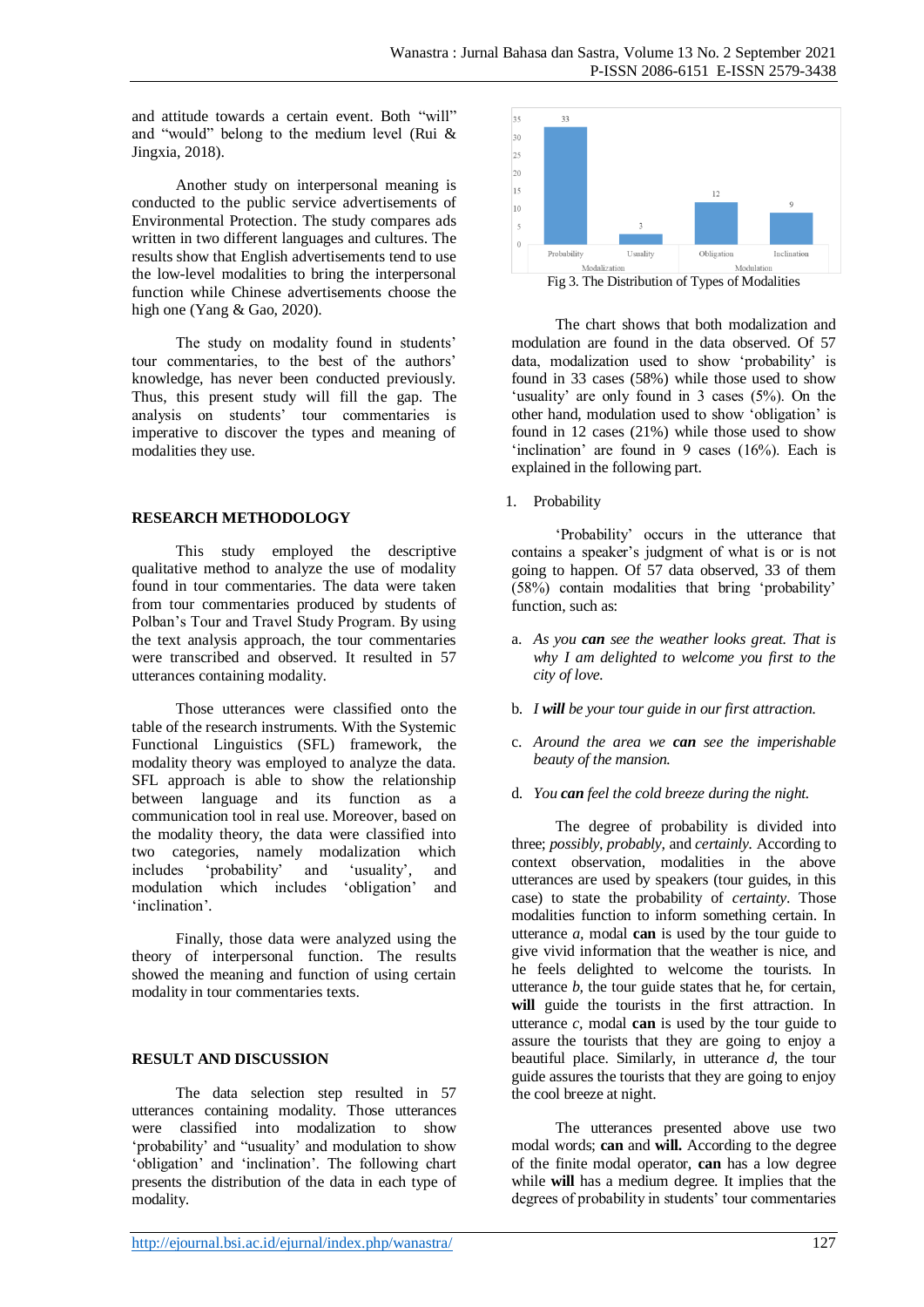are low and medium.

2. Usuality

'Usuality' occurs in the utterance that contains a speaker's judgment of the frequency of something to happen. Of 57 data observed, only 3 of them (5%) contain modalities that bring 'usuality' function, such as:

- a. *In case of emergency, don't hesitate to approach me as I am always ready with my first aid kit.*
- b. *There is always something about amusement parks that makes even the most charged adults feel like an innocent, carefree, and child again.*

Referring to the analysis of context, the above utterances bring 'usuality' function. the use of **always** indicates the speakers' (in this case, tour guides) judgment of the frequency of something to happen. In utterance *a*, the tour guide assures the tourists that he is **always** ready with the first aid kit. In utterance *b,* similarly, the tour guide says that everybody is **always** fond of an amusement park.

The modal word used in the above utterances is **always.** According to the degree of the finite modal operator, it has a high degree. This implies that the degree of 'usuality" in students' tour commentaries is high.

3. Obligation

'Obligation' occurs in the utterance that contains a speaker's command, suggestion, demand, and advice that make someone do something. Of 57 data observed, 12 of them (21%) contain modalities that bring 'obligation' function, such as:

- a. *Always wear your facemask, face shield, and bring alcohol at all times for sanitation.*
- b. *Always maintain social distancing while practicing good respiratory hygiene.*
- c. *I stacked for instruction, always pay attention to my signals indicated by a whistle and a flag.*
- d. *Always remember the word Lego, clean as you go.*
- e. *Note that leave the place as clean as it is, for we must bear in mind that take nothing but pictures and leave nothing but footprints.*

The statement that brings 'obligation' function is not always uttered in the form of imperative sentence. Utterances *a* to *d* are imperative sentences but utterance *e* is not. However, all of them function to state the speakers' (tour guides, in this case) commands or suggestions, specifically those related to safety and regulation that tourists should comply with. In utterance *a* and *b,* for example, the

The above utterances use modal words **always** and **must.** According to the degree of the finite modal operator, both have a high degree. Therefore, it can be said that the degree of 'obligation' in students' tour commentaries is high.

4. Inclination

'Inclination' occurs in the utterance that contains a speaker's offer of something to happen or a speaker's desire to do something. Of 57 data observed, 9 of them (16%) contain modalities that bring 'inclination' function, such as:

- a. *My name is Croasynova but you can call me Nova.*
- b. *I want all of you to synchronize your time with me so that no one will be left behind.*
- c. *You are given a sign that you should be able to talk to the people.*

In those three examples, the modal words **can**, **want to**, and **should** are used to state the speakers' desire of something to happen. In utterance *a*, for instance, the tour guide uses modal **can** to ask the tourists to call her Nova. In utterance *b*, the tour guide wants the tourists to do something for him, which is to synchronize the time. Meanwhile, in utterance  $c$ , the tour guide asks the tourists to interact with local people.

According to the degree of the finite modal operator, **can** and **should** are categorized into low degree modals while **want to** has a medium degree. It implies that the degrees of 'inclination' in students' tour commentaries are low and medium.

From the above discussion, it can be seen that 'probability' (certainty) and 'obligation' functions are the most used (33 and 12 cases out of 57, respectively). In implies that the contents of students' tour commentaries are mostly applied to state the probable situation that most likely to happen and to declare what should or should not do by tourists. On the other hand, 'usuality' and 'inclination' functions are not commonly used the tour commentaries texts.

# **CONCLUSION**

Tour commentary functions as a social medium that creates a link between tour guides and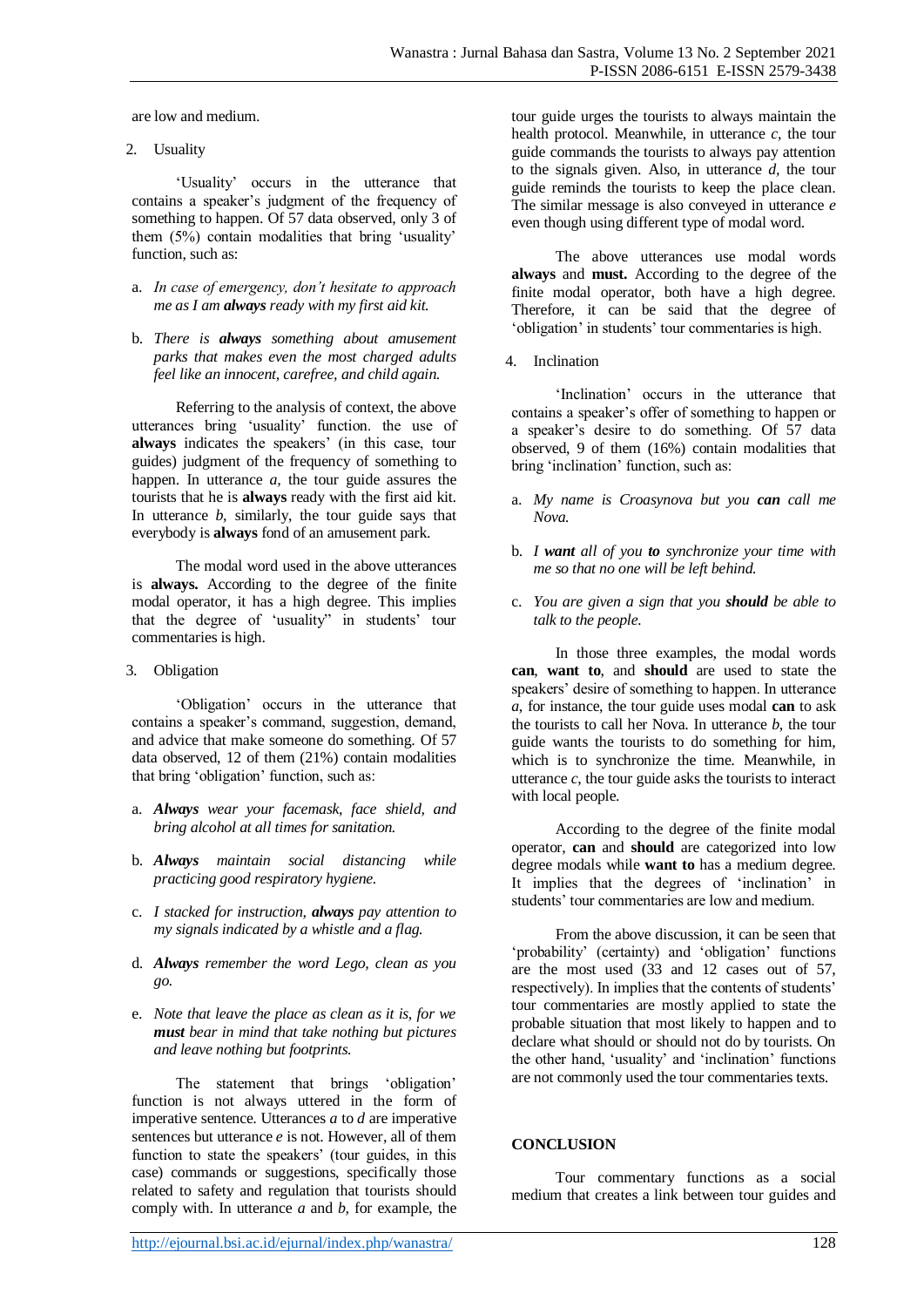tourists. It is used by tour guides to direct tourists and give information regarding places that they are visiting during the tour. Thus, from the SFL point of view, this typical discourse brings the interpersonal function of language.

In the practice, the interpersonal function is realized by the use of modality which, by type, bears certain meanings. The observation towards students' tour commentaries finds the use of both modalization ('probability' and 'usuality') and modulation ('obligation' and 'inclination'). Nevertheless, 'probability' and 'obligation' are the most used.

'Probability' has certain levels; *possibly, probably,* and *certainly.* In students' tour commentaries, the utterances with *certainly* meaning are most found. It implies that the tour guide has done good preparation before delivering a tour commentary. He has done observation towards the locations or attractions and has mastered the content of his commentary since he has to make sure that everything runs as planned.

On the other hand, the use of utterances with 'obligation' implies that there are some strict rules that must be obeyed during the trip. The rules can be related to the location or attraction visited, the schedule of the trip, or in this pandemic situation, the health protocol. A tour guide has to make sure that all rules are followed, and all tourists are safe and healthy. Thus, the degree of obligation given is high.

The results of this study can contribute to both academic and practical usage. In the academic or theoretical fields, the results can enhance our understanding of Systemic Functional Linguistics study, especially regarding modality. In the practical field, this study can give insight into how a proper tour commentary is made. Thus, it can be used by both tourism academicians and tour guides.

Despite the importance of this study, it sure has some limitations. First, the data observed were limited. It only used 57 data from five tour commentaries. Besides, the data were gotten only from Polban students. Thus, for more comprehensive results, future researchers are recommended to use a wider range of data which source from professional tour commentaries.

# **REFERENCE**

Chen, D., & Shuo, Z. (2018). Analysis of Interpersonal Function in Speech—A Case Study in Obama's WHCD Address. *International Journal of Liberal Arts and Social Science*, *6*(8). https://ijlass.org/data/frontImages/articles/Vol

.6No.8/4.31-40.pdf

- Darong, H. C. (2021). Interpersonal Function of Joe Biden's Victory Speech (Systemic Functional Linguistics View). *Journal of Education Research and Evaluation*, *5*(1), 57. https://doi.org/10.23887/jere.v5i1.31420
- Eggins, S. (2004). *An Introduction to Systemic Functional Linguistics 2nd Edition* (2nd ed.). Continuum.
- Fan, M., & Bao, C. (2019). *Interpersonal Function Analysis of Discourse from the Perspective of Critical Discourse Analysis*. *179*(Ieesasm 2017), 218–223. https://doi.org/10.2991/ieesasm-17.2018.45
- Feng, H., & Liu, Y. (2010). Analysis of Interpersonal Meaning in Public Speeches— A Case Study of Obama's Speech. *Journal of Language Teaching and Research*, *1*(6), 825– 829. https://doi.org/10.4304/jltr.1.6.825-829
- Fowler, R. (2013). Language in the news: Discourse and ideology in the press. In *Language in the News: Discourse and Ideology in the Press*. https://doi.org/10.4324/9781315002057
- Gao, Q. (2012). Interpersonal functions of epistemic modality in Academic English Writing. *Chinese J. Appl. Linguist*. https://search.proquest.com/openview/b2c36b dfbca9750ac44dc839e206d541/1?pqorigsite=gscholar&cbl=2031357
- Gerot, L., & Wignell, P. (1995). *Making Sense of Functional Grammar: An Introductory Workbook*. Gerd Stabler.
- Halliday, M. A. K., & Matthiessen, C. M. I. M. (2013). Halliday's introduction to functional grammar: Fourth edition. In *Halliday's Introduction to Functional Grammar: Fourth Edition*. https://doi.org/10.4324/9780203431269
- HjRay. (2019). *Tour Commentary Delivery*. https://geotrainingstudio.com/2019/08/13/cu4 -tour-commentary-delivery/
- Määttä, S. K., Puumala, E., & Ylikomi, R. (2021). Linguistic, psychological and epistemic vulnerability in asylum procedures: An interdisciplinary approach. *Discourse Studies*, *23*(1), 46–66. https://doi.org/10.1177/1461445620942909
- Mair, C., & Fairclough, N. (1997). Critical Discourse Analysis: The Critical Analysis of Language. In *Language* (Vol. 73, Issue 1). https://doi.org/10.2307/416612